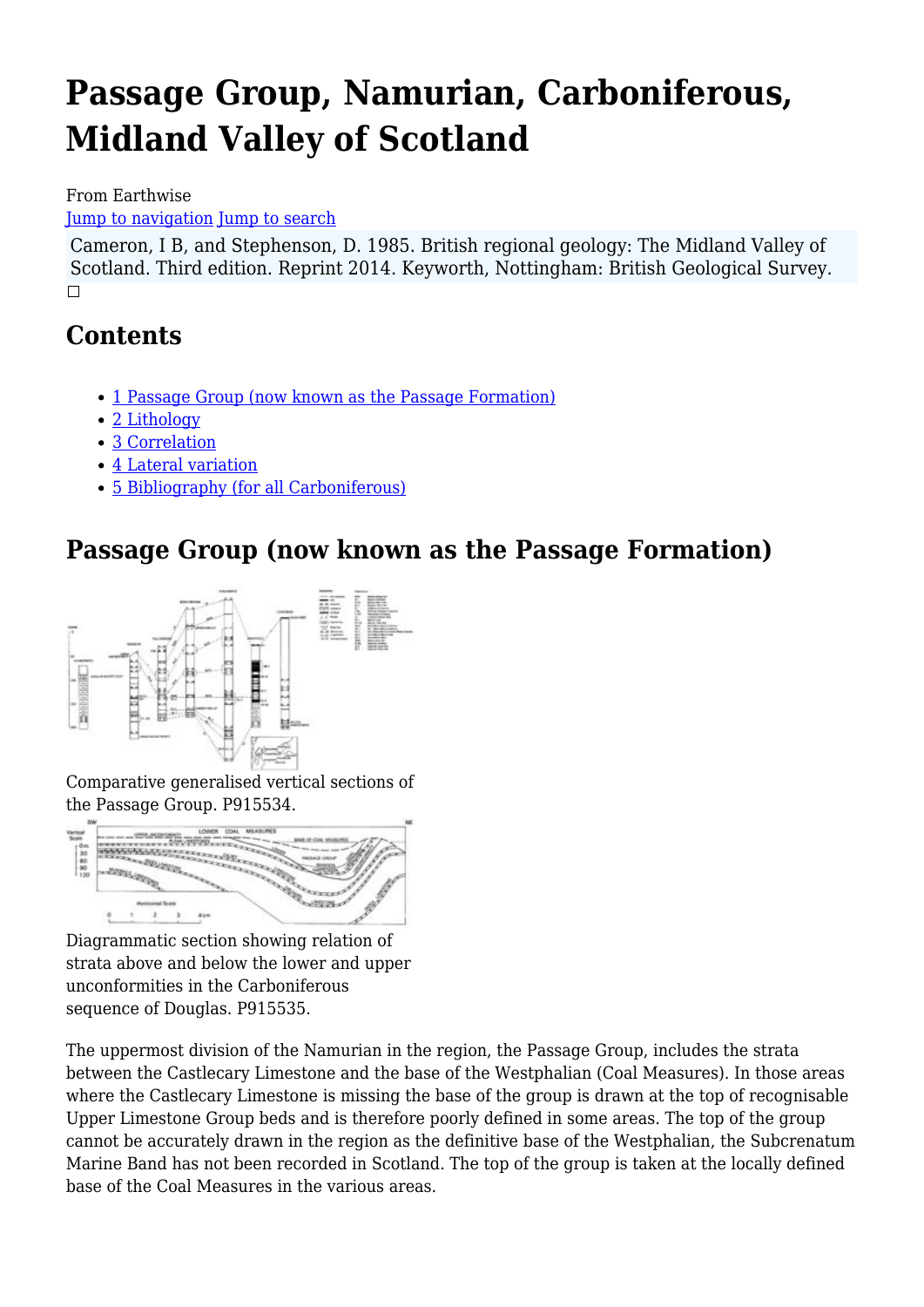The lower part of the group is assigned to the Arnsbergian (E $_{2}$ ) Stage but the later Namurian stages are poorly developed or absent. There is no diagnostic evidence for beds of Chokierian (H $_{\rm l}$ ) and Alportian (H $_{\rm 2}$ ) age but miospores indicate that some deposits of the Kinderscoutian (R $_{\rm 1}$ ), Marsdenian  $(R_2)$  and Yeadonian  $(G_1)$  stages are present.

The rocks consist mainly of sandstones and thick beds of clayrock. Thin coals and beds of marine mudstone also occur as minor components of the succession. The clayrocks are of economic importance but the coals are not usually of workable thickness except in the Westfield area of Fife.

# **Lithology**

The rhythmic character of the sediments of earlier groups persists into the Passage Group, but it tends to be obscured by the predominance of thick sandstone beds, many of which have erosive bases. The occurrence of numerous non-sequences which stem from penecontemporaneous erosion has resulted in the impersistence of even well-developed marine horizons, and episodes of coalformation were short-lived.

The predominant rock-type is sandstone which is commonly medium- or coarse-grained, white, pale yellow or grey in colour and locally reddened. The sandstones frequently contain pebbly bands which in the lower part of the group may include fragments of ironstone, coal or oil-shale. The constituents of the sandstones are predominantly quartzose and they are classified as orthoquartzites and protoquartzites with a few subgreywackes.

The clayrocks are unbedded or poorly bedded. Some contain roots and are therefore seatclays, but in others there is no sign of roots. A red, purple or yellow mottling locally replaces the more usual grey colour and it has been suggested that this may be due to partial oxidation during periods when the water-table was temporarily lowered. Some of the clayrocks are refractory and are a valuable raw material. They are grouped into the Lower and Upper Fireclays and it is the former which is the most sought after.

There are several marine bands in the succession ([P915534](http://earthwise.bgs.ac.uk/images/f/f6/P915534.jpg)). They are usually thin, consisting of shale with marine fossils and, in the lower part of the succession particularly, contain thin bands of shelly limestone. The most widespread limestone is the Roman Cement or No. 2 Marine Band which occurs in the lower part of the sequence.

Coal seams and ironstones are present in the succession and are quite numerous, but they are thin and few have been worked.

# **Correlation**

The marine bands in the Passage Group are best developed in the Kincardine Basin where the succession is thickest. However, the correlation of marine bands is hardly possible from one area to another. They tend to be impersistent due to minor non-sequences and there is no locality at which all known marine bands are present.

The marine bands were originally numbered from 1 to 3 in ascending order, but subsequently others were found and the numbering scheme has had to be modified. Currently there are Nos. 0, 1 and 2 Marine Bands and Nos. 3, 5 and 6 Marine Band Groups ([P915534](http://earthwise.bgs.ac.uk/images/f/f6/P915534.jpg)). Up to 16 or 17 individual marine beds are now known but many occur only locally.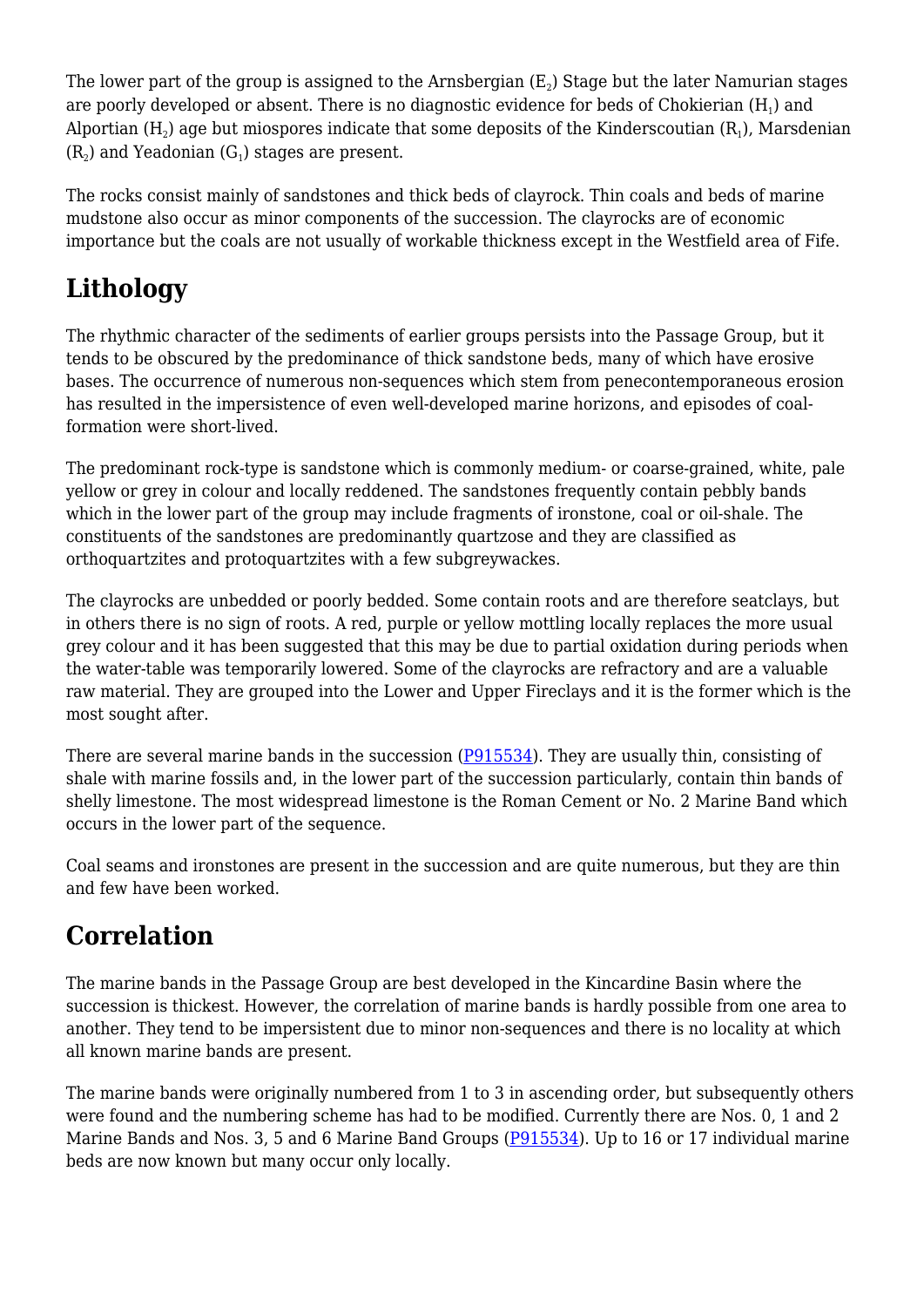## **Lateral variation**

The thickest development of the Passage Group, about 335 m, occurs in the Kincardine Basin. Sixteen or seventeen individual marine bands are present but they tend to be reduced in number and in variety of fauna where the sequence is thinner. Many are also cut out by local non-sequences.

The two principal components of the succession, the sandstones and the clayrocks are subject to marked lateral variation in thickness and lithology.

The commercially important 'Lower Fireclays' lie between No. 2 Marine Band and No. 3 Marine Band Group and individual bands can be up to 18 m thick in places. It is not possible to correlate bands of fireclay even over fairly short distances. The 'Upper Fireclays' overlie No. 6 Marine Band Group.

Two coals seams are fairly persistent throughout the area. The Netherwood Coal occurs within the No. 3 Marine Band Group and the Bowhousebog Coal occurs within the 'Upper Fireclays'. The top of the group is taken at the base of the Lowstone Marine Band.

In Midlothian the Passage Group, formerly known as the Roslin Sandstone, is up to 240 m thick. It is predominantly arenaceous and is locally reddened. The number of marine bands is greatly reduced compared with the Kincardine Basin succession and correlation with that area is not possible.

The top of the group is lithologically determined and is taken at the base of the Seven Foot Coal, the local base of the Coal Measures.

In the Douglas outlier the typical Passage Group lithologies of sandstones and clayrocks are developed and locally there are unusually thick coals. The base of the sequence is an unconformity which rests on various levels in the upper part of the Upper Limestone Group. The top of the group is placed at the base of the Porteous Band which is a marine horizon marking the local base of the Coal Measures.

An unconformity in the upper part of the group cuts out part of the sequence [\(P915535\)](http://earthwise.bgs.ac.uk/images/5/5f/P915535.jpg). It has least effect in the area around Happendon, but progessively more of the upper part is cut out to the north, west and south. In the area south-east of the Kennox Fault the group is cut out completely and rocks of Coal Measures age rest unconformably on rocks of the Limestone Coal Group and Lower Limestone Group. The maximum residual thickness is about 200 m.

There are several coal seams but they are only a few centimetres thick. Mottled red, yellow and grey clayrocks occur in the upper half of the sequence.

A group of three thin limestones called the Happendon Limestones occur in the lower part of the sequence and these may correlate with the Nos. 0, 1 and 2 Marine Bands of the Kincardine Basin. The Manson Shell Bed which lies in the middle of the succession is possibly equivalent to the No. 3 Marine Band Group and consequently the underlying Manson Coal could correlate with the Netherwood Coal. The Manson Coal is as much as 6 m thick in places.

The development at Westfield, in Fife, is extraordinary. The Passage Group rocks occur in a synclinal outlier lying between the Kincardine Basin and the east Fife–Midlothian Basin and it is thinner than the sequence in either of these two areas. The succession can be subdivided into three parts. The lower part rests on the Castlecary Limestone and consists of sandstones and a lava flow. The middle subdivision, called the Boglochty Beds, contains a number of very thick coals. The thickness varies from 30 to 150m and one-third of that thickness consists of coal. In addition to coal there are two oil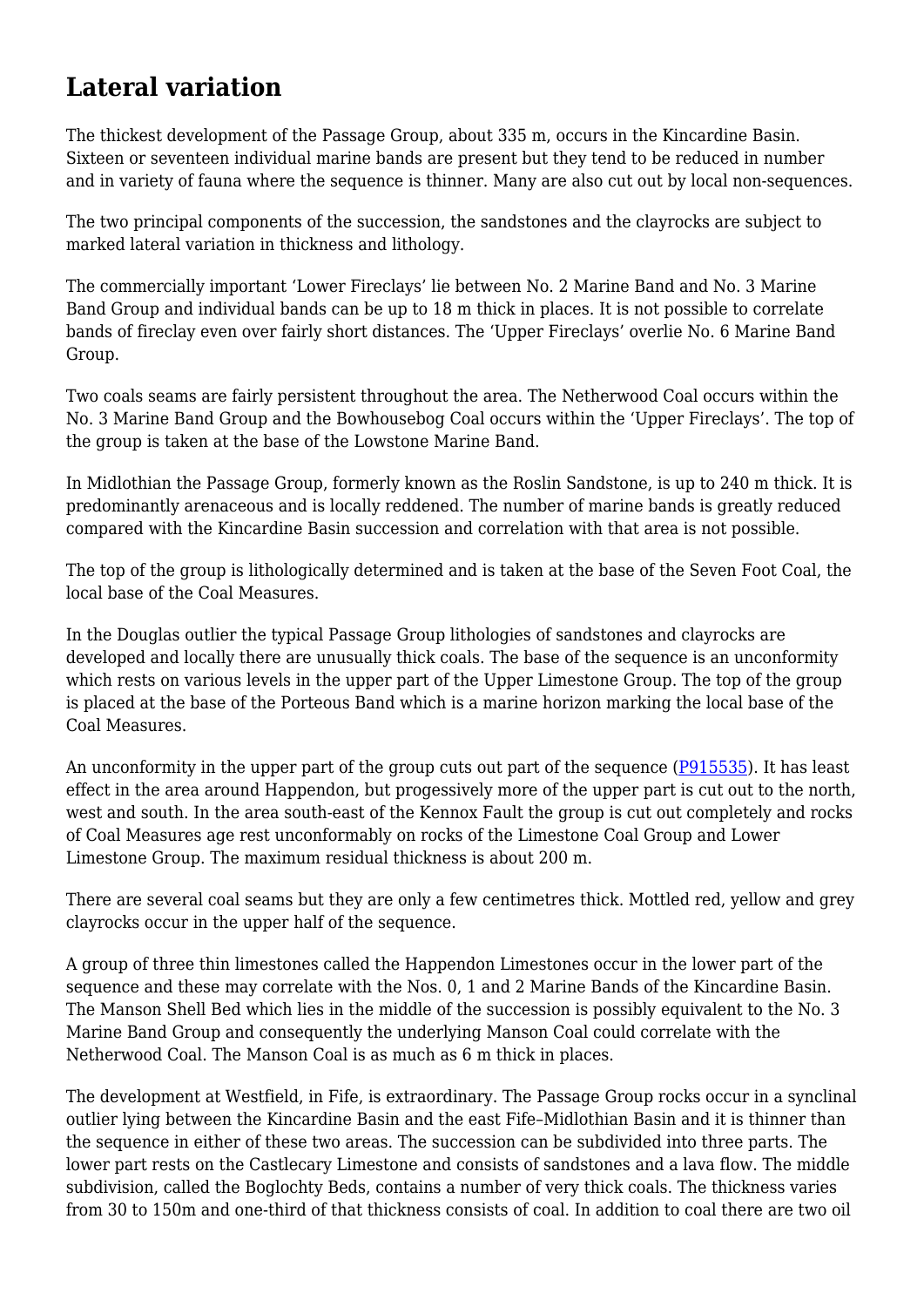shale seams, the Westfield Shale and the Canneloid Shale. Marine bands occur at several levels in the Boglochty Beds and miospore evidence suggests a correlation of one of the bands with the No. 3 Marine Band Group in the Kincardine Basin. The upper subdivision consists mainly of sandstone.

The top of the Passage Group is taken at the base of the Bogside Ironstone and Coal which is an horizon that can be correlated with other areas. However, the evidence of miospores indicates that the Namurian/Westphalian boundary falls near the top of the Boglochty Beds.

At Westfield there has been a large opencast mine, over 200 m deep from which the coals of the Boglochty Beds, amongst others, have been extracted.

In Ayrshire, north of the Kerse Loch Fault, the Passage Group rocks consist of a thin and variable lower sedimentary subdivision, the Passage Group Volcanic Formation and the Ayrshire Bauxitic Clay.

The lower sedimentary subdivision consists of sandstones and clayrocks with bands of marine shale. The formation is 30 m thick at its maximum and rests unconformably on various horizons in the Upper Limestone Group.

The Passage Group Volcanic Formation consists of a pile of basalt lavas with minor intercalations of sandstone and clayrocks. The formation is thickest in the Troon area where it measures about 150 m.

The Ayrshire Bauxitic Clay varies in thickness from about 1.5 to 9 m and is the product of decomposition and leaching of the underlying lavas. The rock consists mainly of kaolinite with minor amounts of the bauxite minerals boehmite and diaspore, but varying amounts of iron and silica limit the economic value of the deposit. It has been worked at several localities for the chemical industries. The top of the Passage Group is the top of the Ayrshire Bauxitic Clay.

In south Ayrshire the group is poorly known but in the New Cumnock area about 80m of strata have been assigned to it. The beds consist mainly of sandstones and clayrocks but two thin limestones are present.

## **Bibliography (for all Carboniferous)**

Belt, E. S., Freshney, E. C. and Read, W. A. 1967. Sedimentology of Carboniferous cementstone facies, British Isles and eastern Canada. J. Geol., Vol. 75, pp. 711–721.

Brand, P. J. 1977. The Fauna and Distribution Of The Queenslie Marine Band (Westphalian) In Scotland. Rep. Inst. Geol. Sci., No. 77/18.

Brand, P. J. 1983. Stratigraphical palaeontology of the Westphalian of the Ayrshire Coalfield, Scotland. Trans. R. Soc. Edinburgh: Earth Sci., Vol. 73, pp. 173–190.

Brand, P. J. , Armstrong, M. and Wilson, R. B. 1980. The Carboniferous strata at the Westfield Opencast Site, Fife, Scotland. Rep. Inst. Geol. Sci., No. 79/11.

Bott, M. H. P. and Johnson, G. A. L. 1967. The controlling mechanism of Carboniferous cyclic sedimentation. Q.J. Geol. Soc. London, Vol. 122, pp. 421–441.

Browne, M. A. E. 1980. Stratigraphy of the lower Calciferous Sandstone Measures in Fife. Scott. J. Geol., Vol. 16, pp. 321–328.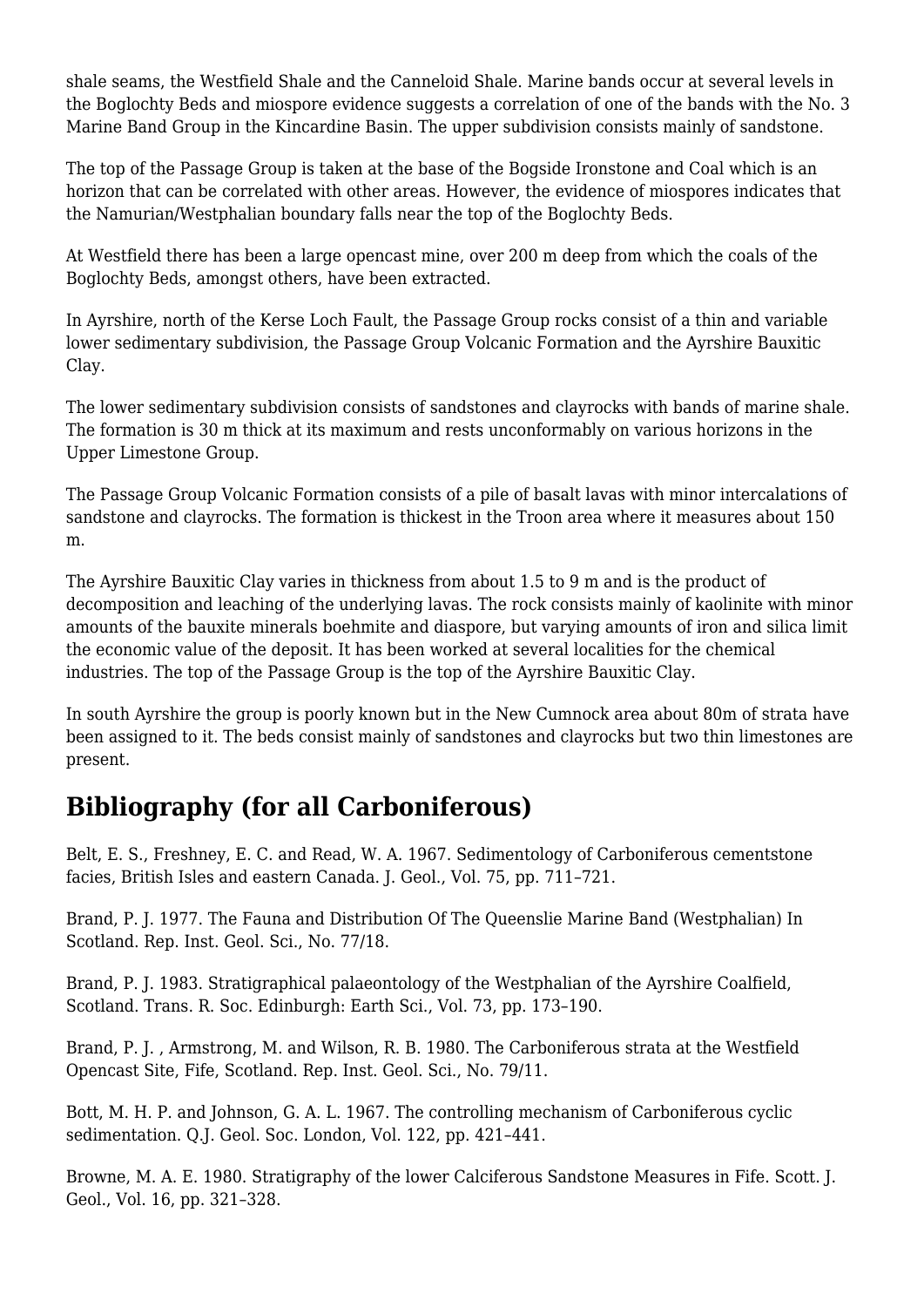Currie, E. D. 1954. Scottish Carboniferous goniatites. Trans. R. Soc. Edinburgh, Vol. 62, pp. 527–602.

Davies, A. 1972. Carboniferous rocks of the Muirkirk, Gass Water and Glenmuir areas of Ayrshire. Bull. Geol. Surv. G.B., No. 40, pp. 1–49.

Davies, A. 1974. The Lower Carboniferous (Dinantian) sequence at Spilmersford, East Lothian, Scotland. Bull. Geol. Surv. G.B., No. 45, pp. 1–38.

Forsyth, I. H. 1978. The lower part of the Limestone Coal Group in the Glasgow district. Rep. Inst. Geol. Sci., No. 78/29.

Forsyth, I. H. 1979. The Lower Coal Measures of central Glasgow. Rep. Inst. Geol. Sci., No. 79/4.

Forsyth, I. H. 1982. The stratigraphy of the Upper Limestone Group (E1 and E2 stages of the Namurian) in the Glasgow district. Rep. Inst. Geol. Sci., No. 82/4.

George, T. N. 1978. Eustasy and tectonics: sedimentary rhythms and stratigraphical units in British Dinantian correlation. Proc. Yorkshire Geol. Soc., Vol. 42, pp. 229–254.

George, T. N. , Johnson, G. A. L., Mitchell, M., Prentice, J. E., Ramsbottom, W. H. C., Sevastopulo, G. D. and Wilson, R. B. 1976. A correlation of Dinantian rocks in the British Isles. Spec. Rep. Geol. Soc. London, No. 7.

Goodlet, G. A. 1957. Lithological variation in the Lower Limestone Group of the Midland Valley of Scotland. Bull. Geol. Surv. G.B., No. 12, pp. 52–65.

Greensmith, J. T. 1965. Calciferous Sandstone Series sedimentation at the eastern end of the Midland Valley of Scotland. J. Sediment. Petrol., Vol. 35, pp. 223–242.

Hill, D. 1938-41. Carboniferous rugose corals of Scotland. Palaeontogr. Soc. (Monogr.) Lumsden, G. I. 1964. The Limestone Coal Group of the Douglas Coalfield Lanarkshire. Bull. Geol. Surv. G.B., No. 21, pp. 37–71.

Hill, D. 1965. The base of the Coal Measures in the Douglas Coalfield, Lanarkshire. Bull. Geol. Surv. G.B., No. 22, pp. 80–91.

Hill, D. 1967. The Carboniferous Limestone Series of Douglas, Lanarkshire. Bull. Geol. Surv. G.B., No. 26, pp. 1–22.

Hill, D. 1967. The Upper Limestone Group and Passage Group of Douglas, Lanarkshire. Bull. Geol. Surv. G.B., No. 27, pp. 17–48.

Hill, D. and Calver, M. A. 1958. The stratigraphy and palaeontology of the Coal Measures of the Douglas Coalfield. Bull. Geol. Surv. G.B., No. 15, pp. 32–70.

Hill, D. and Wilson, R. B. 1978. Stratigraphical classification of the Carboniferous succession of central Scotland. C.R. 8e Congr. Int. Stratigr. Geol. Carbonif., Vol. 2, pp. 27–36.

McLean, A. C. and Deegan, C. E. 1976. A synthesis of the solid geology of the Firth of Clyde region In McLean, A. C. and Deegan, C. E. (editors). The solid geology of the Clyde sheet (55°N/6°W). Rep. Inst. Geol. Sci., No. 78/9.

Monro, S. K., Loughnan, F. C. and Walker, M. C. 1983. The Ayrshire bauxitic clay: an allochthonous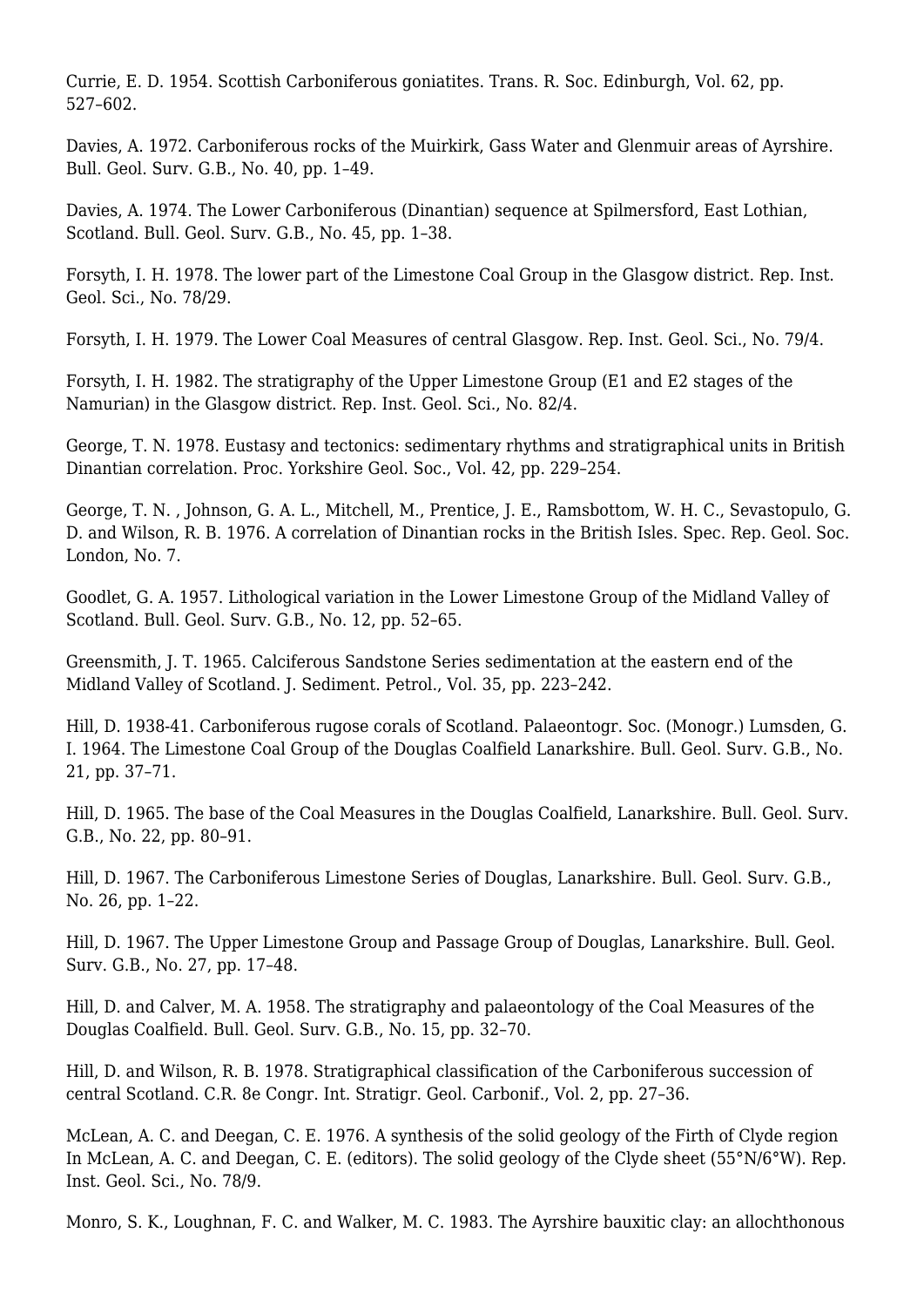deposit? In Residual Deposits, pp. 47–58. Wilson, R. C. L. (editor). Spec. Publ. Geol. Soc. London, No. 11.

Muir R. O. 1963. Petrography and provenance of the Millstone Grit of central Scotland. Trans. Edinburgh Geol. Soc., Vol. 19, pp. 439–485.

Mykura, W. 1960. The replacement of coal by limestone and the reddening of Coal Measures in the Ayrshire Coalfield. Bull. Geol. Surv. G.B., No. 16, pp. 69–109.

Mykura, W. 1967. The Upper Carboniferous rocks of south-west Ayrshire. Bull. Geol. Surv. G.B., No. 26, pp. 23–48.

Neves, R., Read, W. A. and Wilson, R. B. 1965. Note on recent spore and goniatite evidence from the Passage Group of the Scottish Upper Carboniferous succession. Scott. J. Geol., Vol. 1, pp. 185–188.

Neves, R., Gueinn, K. J., Clayton, G., Ioannides, N. S., Neville, R. S. W. and KruszeWska, K. 1973. Palynological correlations within the Lower Carboniferous of Scotland and northern England. Trans. R. Soc. Edinburgh, Vol. 69, pp. 23–70.

Ramsbottom, W. H. C. 1977. Major cycles of transgression and regression (Mesothems) in the Namurian. Proc. Yorkshire Geol. Soc., Vol. 41, pp. 261–291.

Ramsbottom, W. H. C. 1977. Correlation of the Scottish Upper Limestone Group (Namurian) with that of the North of England. Scott. J. Geol., Vol. 13, pp. 327–330.

Ramsbottom, W. H. C., Calver, M. A., Eagar, R. M. C., Hodson, F., Holliday, D. W., Stubblefield, C. J. and Wilson, R. B. 1978. A correlation of Silesian rocks in the British Isles. Spec. Rep. Geol. Soc. London, No. 10.

Read, W. A. and Dean, J. M. 1967. A quantitative study of a sequence of coal-bearing cycles in the Namurian of central Scotland, 1. Sedimentology, Vol. 9, pp. 137–156.

Read, W. A. and Cole, A. J. 1971. Some Namurian (E2) paralic sediments in central Scotland: an investigation of depositional environment and facies changes using iterative-fit trend-surface analysis. J. Geol. Soc. London, Vol. 127, pp. 137–176.

Smith, A. G., Hurley, A. M. and Briden, J. C. 1981. Phanerozoic palaeocontinental world maps. (Cambridge: Cambridge University Press.)

Thomson, M. E. 1978. IGS Studies of the geology of the Firth of Forth and its approaches. Rep. Inst. Geol. Sci., No. 77/17.

Weir, J. and Leitch, D. 1936. The zonal distribution of the non-marine lamellibranchs in the Coal Measures of Scotland. Trans. R. Soc. Edinburgh, Vol. 57, pp. 697–751.

Wilson, R. B. 1966. A study of the Neilson Shell Bed, a Scottish Lower Carboniferous marine shale. Bull. Geol. Surv. G.B., No. 24, pp. 105–128.

Wilson, R. B. 1967. A study of some Namurian marine faunas of central Scotland. Trans. R. Soc. Edinburgh, Vol. 66, pp. 445–490.

Wilson, R. B. 1974. A study of the Dinantian marine faunas of south-east Scotland. Bull. Geol. Surv. G.B., No. 46, pp. 35–65.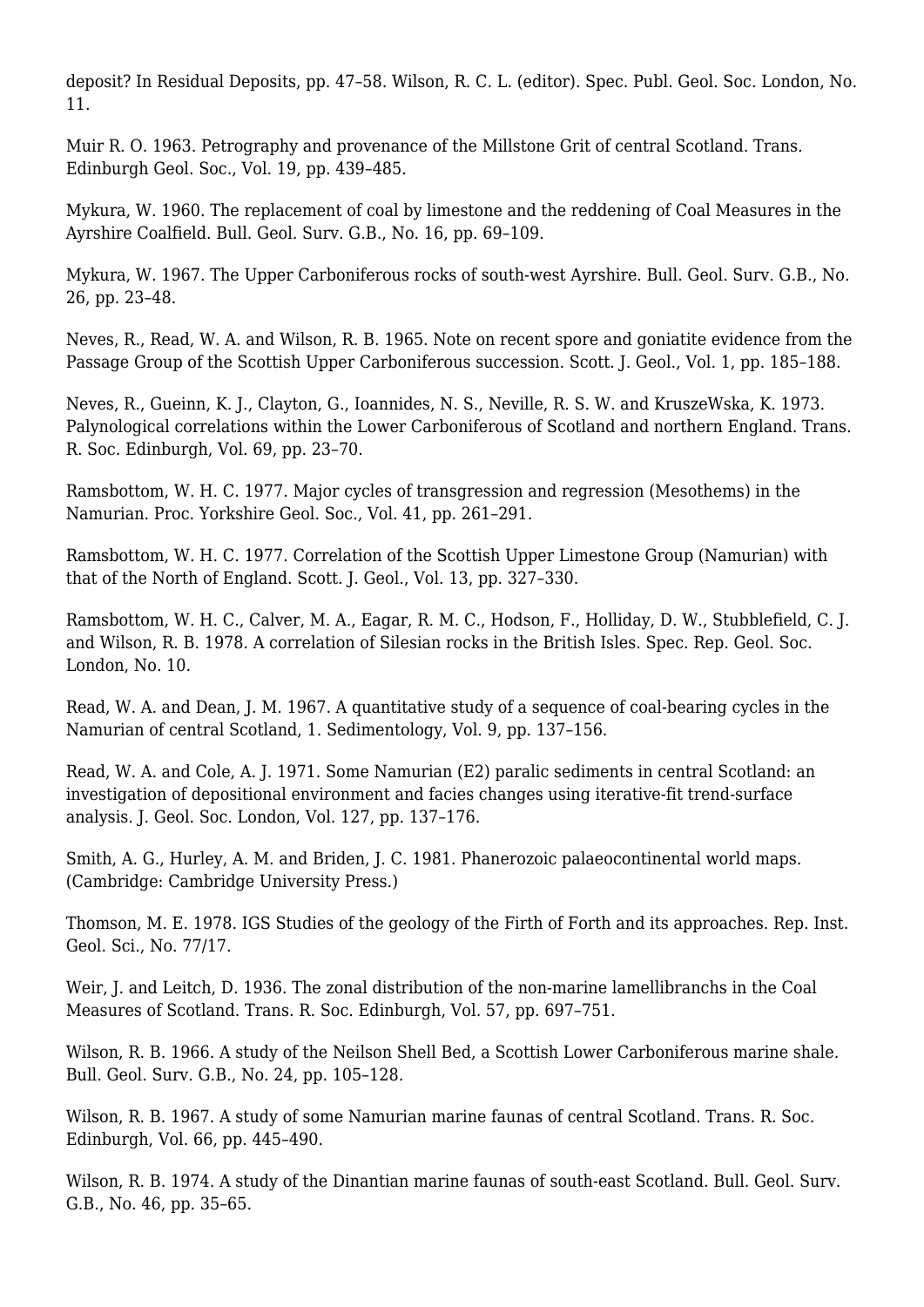Wilson, R. B. 1979. The base of the Lower Limestone Group (Viséan) in North Ayrshire. Scott. J. Geol., Vol. 15, pp. 313–319.

Wilson, R. B. 1983. Note on the correlation of the Upper Limestone Group (Namurian) in south Ayrshire. Scott. J. Geol., Vol. 19, pp. 183–188.

Retrieved from '[http://earthwise.bgs.ac.uk/index.php?title=Passage\\_Group,\\_Namurian,\\_Carboniferous,\\_Midland\\_Vall](http://earthwise.bgs.ac.uk/index.php?title=Passage_Group,_Namurian,_Carboniferous,_Midland_Valley_of_Scotland&oldid=34761) [ey\\_of\\_Scotland&oldid=34761](http://earthwise.bgs.ac.uk/index.php?title=Passage_Group,_Namurian,_Carboniferous,_Midland_Valley_of_Scotland&oldid=34761)' [Category](http://earthwise.bgs.ac.uk/index.php/Special:Categories):

• [Midland Valley of Scotland](http://earthwise.bgs.ac.uk/index.php/Category:Midland_Valley_of_Scotland)

## **Navigation menu**

#### **Personal tools**

- Not logged in
- [Talk](http://earthwise.bgs.ac.uk/index.php/Special:MyTalk)
- [Contributions](http://earthwise.bgs.ac.uk/index.php/Special:MyContributions)
- [Log in](http://earthwise.bgs.ac.uk/index.php?title=Special:UserLogin&returnto=Passage+Group%2C+Namurian%2C+Carboniferous%2C+Midland+Valley+of+Scotland&returntoquery=action%3Dmpdf)
- [Request account](http://earthwise.bgs.ac.uk/index.php/Special:RequestAccount)

#### **Namespaces**

- [Page](http://earthwise.bgs.ac.uk/index.php/Passage_Group,_Namurian,_Carboniferous,_Midland_Valley_of_Scotland)
- [Discussion](http://earthwise.bgs.ac.uk/index.php?title=Talk:Passage_Group,_Namurian,_Carboniferous,_Midland_Valley_of_Scotland&action=edit&redlink=1)

 $\Box$ 

#### **Variants**

#### **Views**

- [Read](http://earthwise.bgs.ac.uk/index.php/Passage_Group,_Namurian,_Carboniferous,_Midland_Valley_of_Scotland)
- [Edit](http://earthwise.bgs.ac.uk/index.php?title=Passage_Group,_Namurian,_Carboniferous,_Midland_Valley_of_Scotland&action=edit)
- [View history](http://earthwise.bgs.ac.uk/index.php?title=Passage_Group,_Namurian,_Carboniferous,_Midland_Valley_of_Scotland&action=history)
- [PDF Export](http://earthwise.bgs.ac.uk/index.php?title=Passage_Group,_Namurian,_Carboniferous,_Midland_Valley_of_Scotland&action=mpdf)

 $\Box$ 

#### **More**

#### **Search**

Search  $\|$  Go